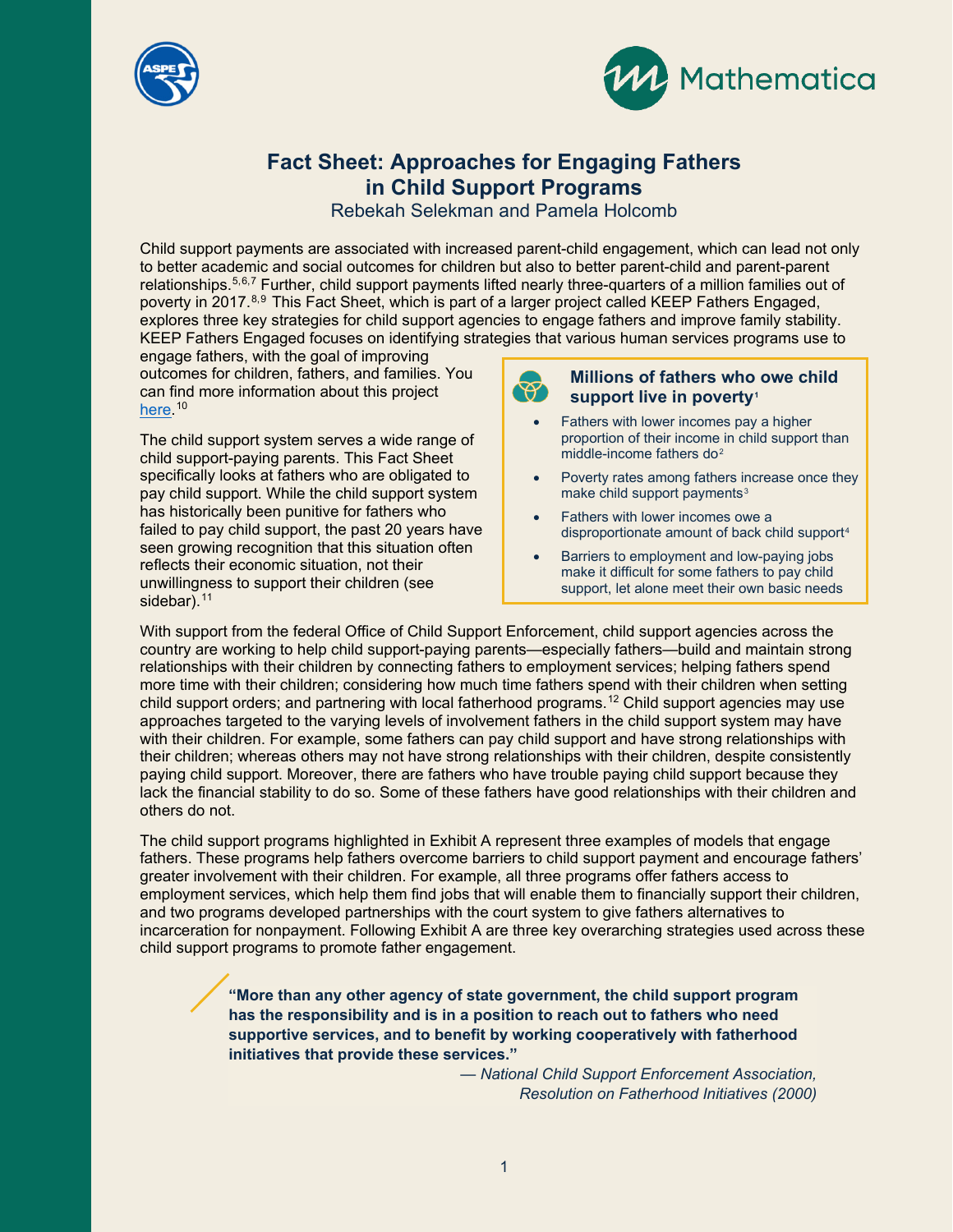## **Exhibit A. Summary of three local child support programs' approaches to engaging fathers**

#### **Georgia Division of Child Support Services (DCSS)**

|                                                                     | The Georgia Fatherhood program has been active for over 20 years and is the first statewide<br>fatherhood program in the United States. The program works with parents who are unemployed or<br>underemployed and cannot pay their full child support obligation. The program uses community<br>resources and established partnerships to connect parents with resources that lead to jobs paying<br>above minimum wage, greater self-sufficiency, and increased emotional and financial involvement in<br>their children's lives. Services include skills assessment, referrals to GED and short-term job training<br>resources, employment referrals, access and visitation services, emotional wellness training, and<br>continuous coaching and mentoring. |
|---------------------------------------------------------------------|----------------------------------------------------------------------------------------------------------------------------------------------------------------------------------------------------------------------------------------------------------------------------------------------------------------------------------------------------------------------------------------------------------------------------------------------------------------------------------------------------------------------------------------------------------------------------------------------------------------------------------------------------------------------------------------------------------------------------------------------------------------|
|                                                                     | The Parental Accountability Court program is a partnership between DCSS and superior court judges<br>to connect noncustodial parents facing incarceration due to nonpayment to resources that will improve<br>their ability to pay child support.                                                                                                                                                                                                                                                                                                                                                                                                                                                                                                              |
| Texas Office of the Attorney General's Child Support Division (CSD) |                                                                                                                                                                                                                                                                                                                                                                                                                                                                                                                                                                                                                                                                                                                                                                |
|                                                                     | • The Noncustodial Parents (NCP) Choices program is directed at unemployed or underemployed<br>noncustodial parents who are struggling to meet their child support obligations.<br>The CSD partners with the Texas Workforce Commission to provide employment services to meet the<br>needs of noncustodial parents in select counties across the state. Additionally, CSD has a longstanding<br>partnership with the Department of Family and Protective Services to access and recommend various<br>fatherhood-related resources to include child support, access and visitation, and local fatherhood<br>programming. CSD continues to educate other community and state agency service providers about<br>the role of child support in family well-being.  |
| Mecklenburg County, North Carolina Child Support Enforcement (CSE)  |                                                                                                                                                                                                                                                                                                                                                                                                                                                                                                                                                                                                                                                                                                                                                                |
|                                                                     | • CSE emphasizes recruiting male staff to improve fathers' communication, trust, and relationships with<br>the child support program.<br>The Empowering Fathers Program (EFP) conducts targeted outreach to fathers in the community to<br>build trust in the program. Initially, EFP provided quarterly orientations for noncustodial parents about<br>the child support program. These services have since expanded to include connecting noncustodial<br>fathers to employment resources, improving noncustodial fathers' parenting skills, and building positive<br>relationships between custodial and noncustodial parents.                                                                                                                              |

**Focus outreach on the emotional and other nonfinancial contributions fathers make to children's well-being.** Outreach events can be valuable opportunities for programs to publicize their core values.

Programs can use these events as opportunities to spread a message that the program can help fathers meet their own needs while still being there for their children. For example, Child Support Enforcement in Mecklenburg County uses outreach events as an opportunity to share with the broader community the message that fathers are an important part of the family and the child support program wants to work with fathers to help them meet their full potential as parents. Outreach events can also explain the purposes of the child support program to the community and thus reduce anxiety from partners about working with the program.

**Develop partnerships to help fathers achieve their full potential.** Common barriers to paying child support for fathers are unemployment or underemployment and involvement in the criminal justice system. 13 Moreover, fathers often report frustration that they are not able to spend time with the children they support.<sup>14</sup> Programs can create relationships with other human service providers and systems to meet fathers' needs.

**"To our [child support] organization, fatherhood engagement is about increasing the number of children being raised with competent, involved, responsible, and committed fathers. Engaged fathers possess the ability to not only provide financial assistance but provide a nurturing environment that focuses on the well-being and needs of the child."**

> *— Donald Manns and James Brannon, Empowering Fathers, Mecklenburg County Child Support Enforcement*

**"We started with a focus on helping fathers have a voice and access to their children."** 

> *— Lorena Sanchez, Texas Office of the Attorney General*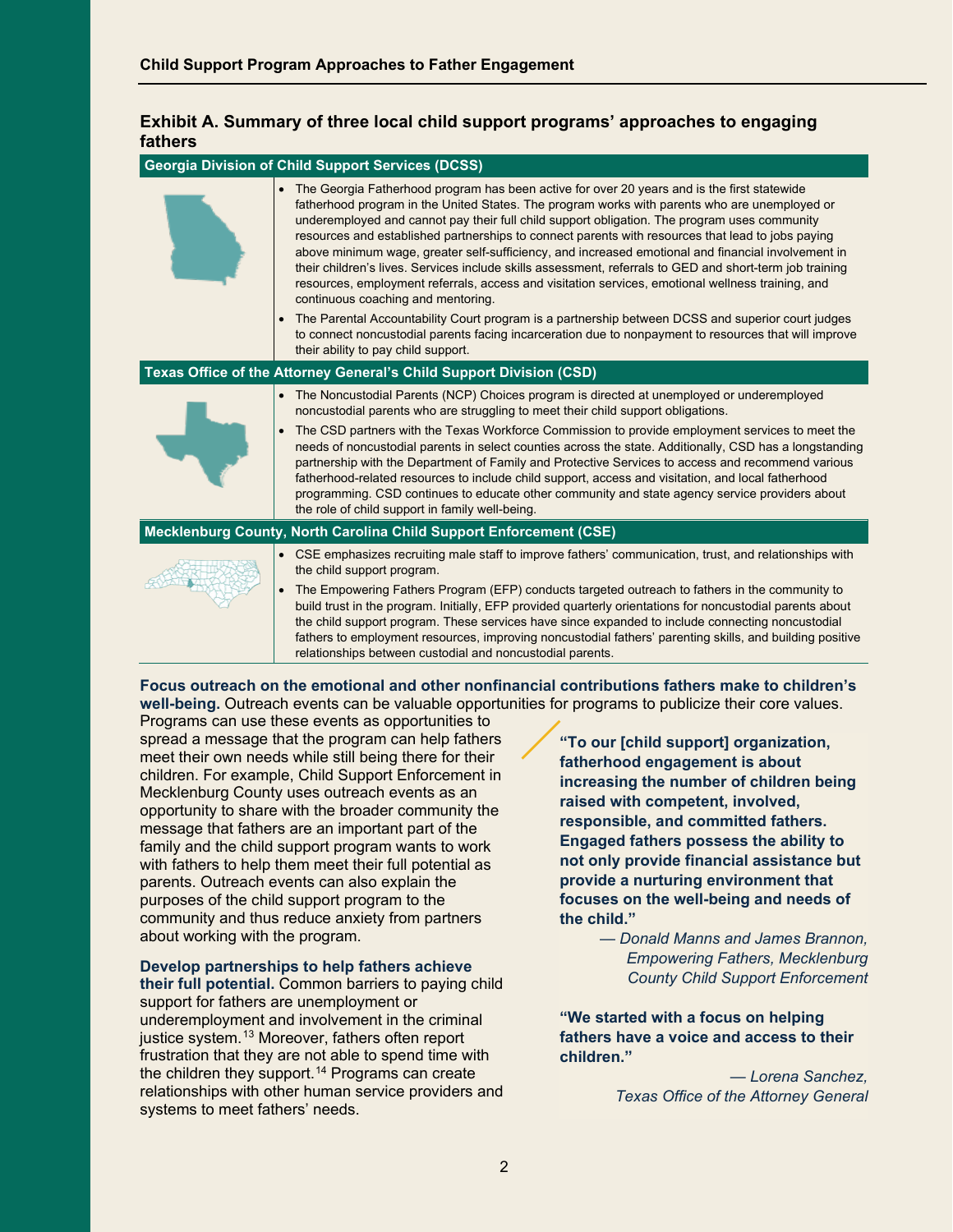For example, the Georgia DCSS fatherhood program formed several key partnerships to address potential barriers to fathers' involvement in the child support system. Among them are partnerships with (1) employment service providers, including the state Department of Labor and local workforce development agencies, to help fathers access jobs that will enable them to pay child support; and (2) legal assistance providers who can help fathers obtain access and visitation with their children, thus increasing fathers' willingness to pay support. Other partnerships that might help meet fathers' needs are community colleges, departments of corrections, and fatherhood service providers.

**Use data and evaluation to support sustaining father engagement.** Demonstrating program effectiveness is critical to securing funding for programming and for sustaining it over time. Collecting data on program outcomes can inform future program operations as well as create an evidence base that can motivate long-term policy change. While the child support field has been shifting toward a more holistic case management approach to serving the family unit, the purpose of

# **DHS Access**<br>and Visitation Georgia Community Department of Employers Community<br>Support<br>Resources Department of<br>Veterans Affair Katlaw Trucking<br>Company Department of<br>Corrections Fathers<br>Incorporated College Sy:<br>Of Georg

Source: Georgia Fatherhood Program, administered by Georgia Department of Human Services (DHS), Division of Child Support Services (DCSS) Note: Department of Human Services (DHS) Access and Visitation.

state and local child support programs is, first and foremost, to obtain financial support for children. Demonstrating that engaging fathers in services helps programs collect financial support for children is critical to sustaining this approach. For instance, the Texas CSD has demonstrated that participation in NCP Choices with a focus on supporting fathers as both financial and nonfinancial promoters of their children's well-being has increased child support payments, both in frequency and in amount. <sup>15</sup> A national study also found that NCP Choices improves noncustodial parents' satisfaction with the child support program. Texas CSD continues to test innovative ways to serve noncustodial parents by participating in OCSE-funded studies.<sup>16</sup>

**About the study.** The US Department of Health and Human Services' Office of the Assistant Secretary for Planning and Evaluation (ASPE) contracted with Mathematica to conduct Key Programmatic Elements of Father Engagement to Promote Self-Sufficiency (KEEP Fathers Engaged), a project designed to begin to identify key approaches and strategies for engaging fathers across a variety of program areas and subpopulations. From Fall 2019 through Fall/Winter 2020, the key activities of the KEEP Fathers Engaged project included a program scan and targeted literature review to identify a cross-section of programs that actively work to engage fathers to improve children's well-being, strengthen families, and increase their economic mobility; key informant discussions with a subset of programs to learn about strategies to engage fathers in programming; and case studies with three programs to delve more deeply into father engagement approaches. All data collection activities were informed by a panel of researchers, practitioners, and federal program experts.

The approaches described in this Fact Sheet reflect practices that selected programs reported to be effective at engaging fathers, and the lessons identified are informed by findings from the KEEP Fathers Engaged project. The impacts of these specific approaches on father and family outcomes were not formally evaluated as part of this study. The KEEP Father Engaged project findings are broadly applicable across human services programs; however, they do not fully address situations where programs determine additional intervention is needed to facilitate fathers' healthy involvement with their families, such as cases involving family violence. For more information about the study, visit [https://aspe.hhs.gov/father-engagement.](https://nam12.safelinks.protection.outlook.com/?url=https%3A%2F%2Faspe.hhs.gov%2Ffather-engagement&data=04%7C01%7CRSelekman%40mathematica-mpr.com%7Ca9c9b3d7aaba4b6438ff08d9696aa8c5%7C13af8d650b4b4c0fa446a427419abfd6%7C0%7C0%7C637656729103498229%7CUnknown%7CTWFpbGZsb3d8eyJWIjoiMC4wLjAwMDAiLCJQIjoiV2luMzIiLCJBTiI6Ik1haWwiLCJXVCI6Mn0%3D%7C1000&sdata=jNSmCQrKXwBdfd43q3JWIPgvOg%2BJM1WyU0fGd28rA9g%3D&reserved=0)

3

## **Exhibit B. Georgia Fatherhood Program partners**